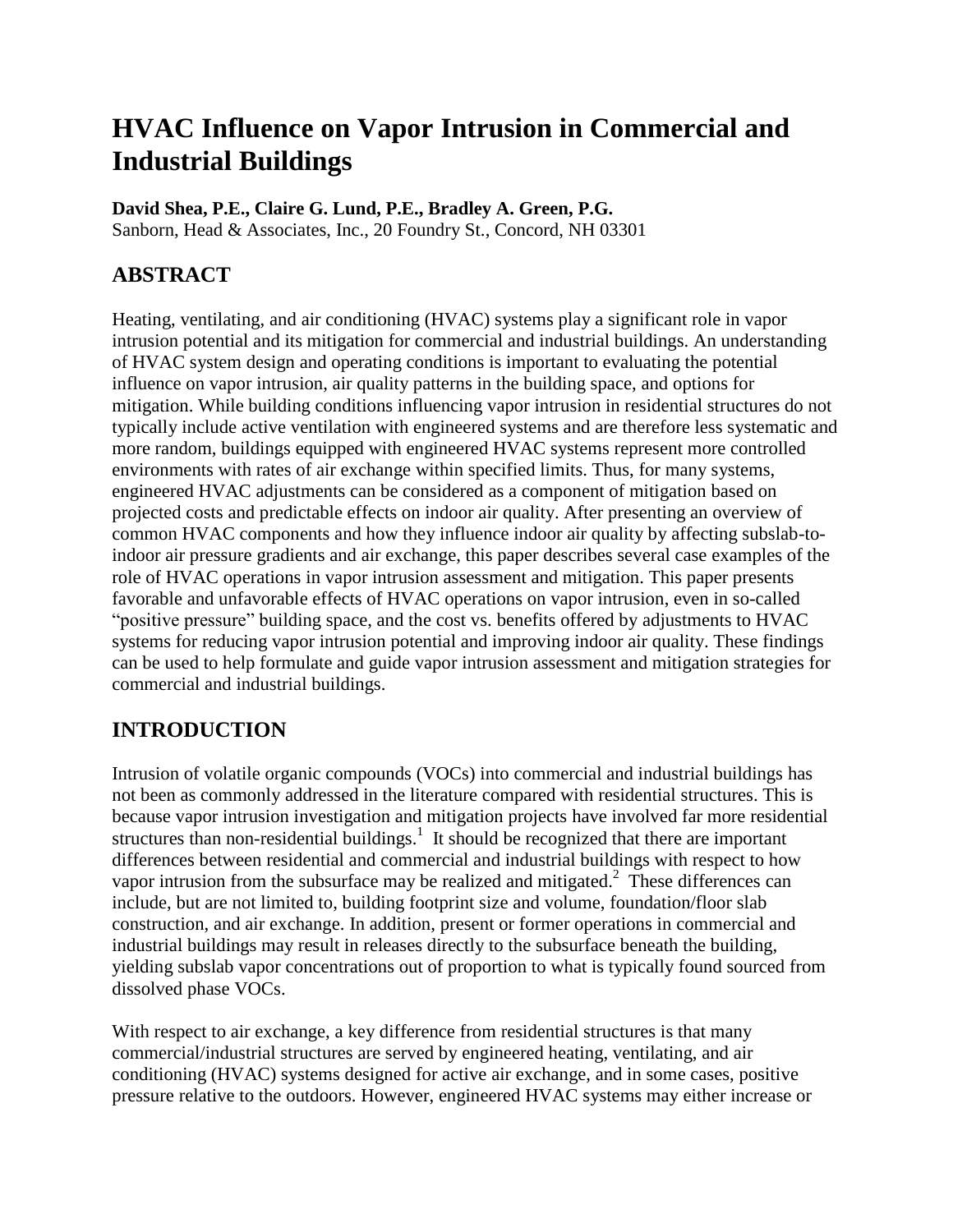decrease vapor intrusion potential depending primarily on how these systems affect air pressure gradients across the building envelope. Therefore, an understanding of HVAC system design and operation is crucial to vapor intrusion assessment and potential mitigation.

When HVAC system operations are understood, modifications can be considered and have been effective in reducing vapor intrusion and improving indoor air quality in commercial and industrial buildings.<sup>3</sup> Assessment methods recently used to distinguish indoor VOC sources from vapor intrusion have included building air pressure cycling in conjunction with sampling indoor air to evaluate vapor intrusion realization under both positive and negative pressure conditions.<sup>4</sup>

After providing a basic summary of common HVAC system components, the objective of this paper is to call attention to some of the key factors that can have favorable or unfavorable influences on vapor intrusion. The influence of HVAC systems is exemplified through several case examples that show how HVAC assessment played a prominent role in understanding the contributing factors to vapor intrusion and how HVAC adjustments could reduce indoor VOC concentrations and improve indoor air quality.

# **HVAC BASICS**

HVAC systems refer to the mechanical systems that heat, cool, ventilate, filter, humidify, or dehumidify air in a room or building. These systems come in many types and configurations, but can be commonly organized into the following categories: 5

- 1. Central or "all-air" systems, whereby a common or central air handling unit supplies heated or cooled air to multiple spaces/rooms in a building via a duct network.
- 2. Centralized fluid based systems, whereby a fluid, typically water, is circulated around a building to provide heating or cooling.
- 3. Decentralized or unitary systems, which consist of dedicated heating or cooling equipment for particular building spaces/rooms, such as packaged room air conditioning units or heat pumps.
- 4. Exhaust fan systems: kitchens, rest rooms, laboratories, industrial processes.

This paper addresses "all-air" systems and exhaust fans, which are commonly installed in larger commercial office and industrial buildings. Figure 1 shows the main components of a typical "all-air" system.

In a typical "all-air" system, outdoor air is drawn into the air handling unit (AHU) and mixed with air recycled from the building space, which is known as return air. The mixed outdoor and return air then passes through filters and across heating and cooling coils before entering the fan, which discharges the conditioned air, known as supply air, to the building space through a network of supply ductwork and diffusers, typically installed in the ceiling. Return air is recycled back to the AHU through a separate duct network connected to intake registers inside the building. A portion of the return air is typically discharged from the building, and is referred to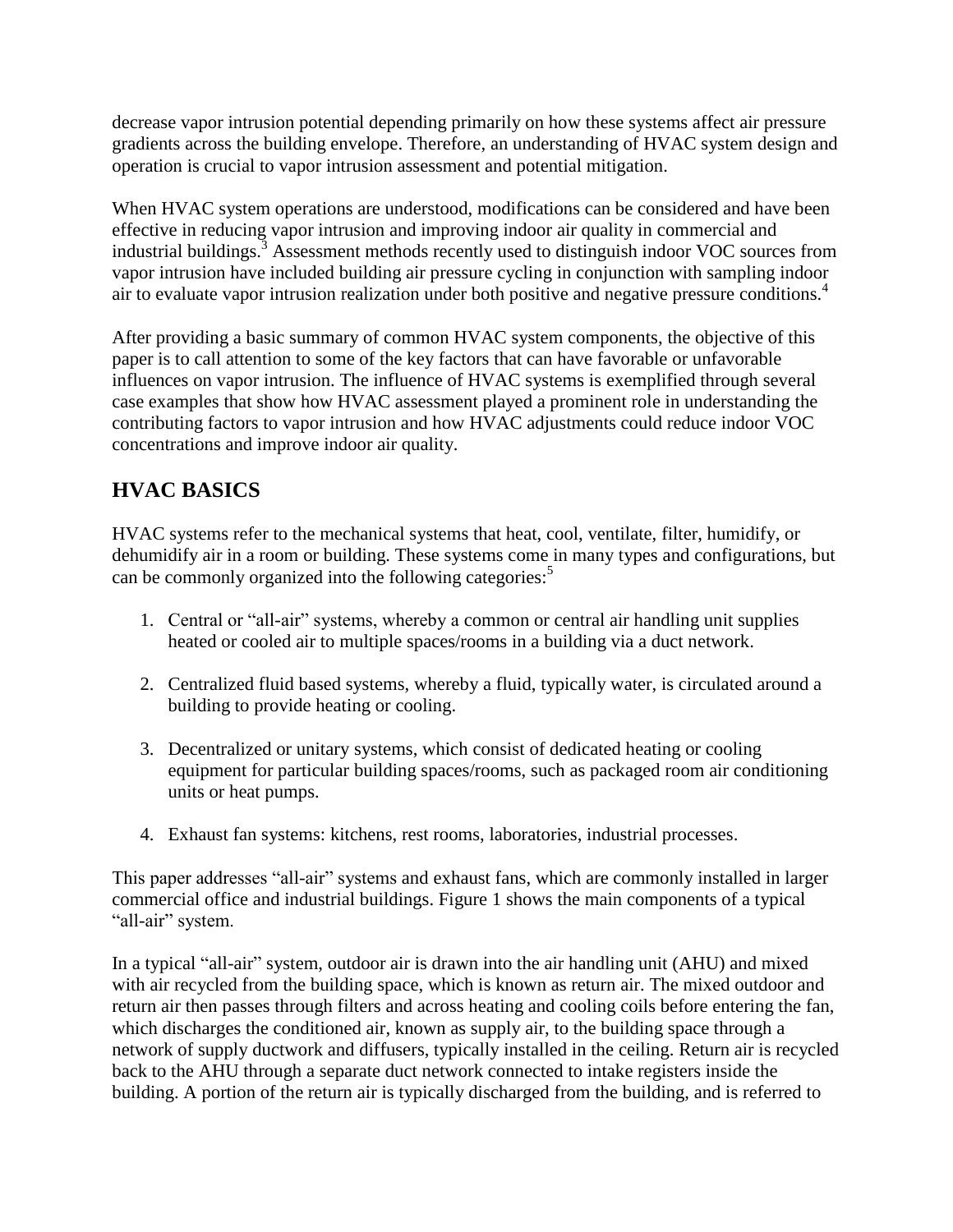as spill air or relief air. In addition, buildings are commonly equipped with separate exhaust fans to serve areas such as laboratories, manufacturing floors, kitchens/cafeterias, mechanical rooms, and rest rooms. Many variations on Figure 1 are in use, but a common alternate design may include one or more return air fans, depending on the size of the area served by the AHU. System schematics may also vary among multiple AHUs serving different parts of a building.



**Figure 1:** Schematic of typical commercial/industrial "all-air" HVAC system.

Despite the variability in types of buildings and associated HVAC system components, HVAC influence on vapor intrusion potential is fundamentally a function of air pressure gradients and air exchange rates. Air pressure gradients across a floor slab, depending on direction, can act to either suppress vapor intrusion (when indoor air pressure is greater than subslab pressure) or contribute to vapor intrusion (when indoor air pressure is less than subslab pressure). If there is spatial or temporal variability in pressure gradients, either intrusion or suppression of vapor migration may occur in a given location depending on conditions. Once VOCs enter a building, air circulation and mixing within the building caused by operation of blowers and fans, or by thermal convection, can act to transport and distribute VOCs through the building. Air exchange through active supply of outdoor air can decrease indoor VOC concentrations below levels that would otherwise be present under passive or indirect ventilation, as is commonly the case in residential structures, depending on the rate of air exchange

### **Air Pressure Gradients**

Air moves from regions of higher pressure to lower pressure. A pressure gradient across a building floor slab, where the subslab pressure is greater than the interior pressure, provides the driving force for the advective component of vapor intrusion. Diffusion, which is driven by concentration gradients, can also contribute significantly to vapor intrusion when subslab VOC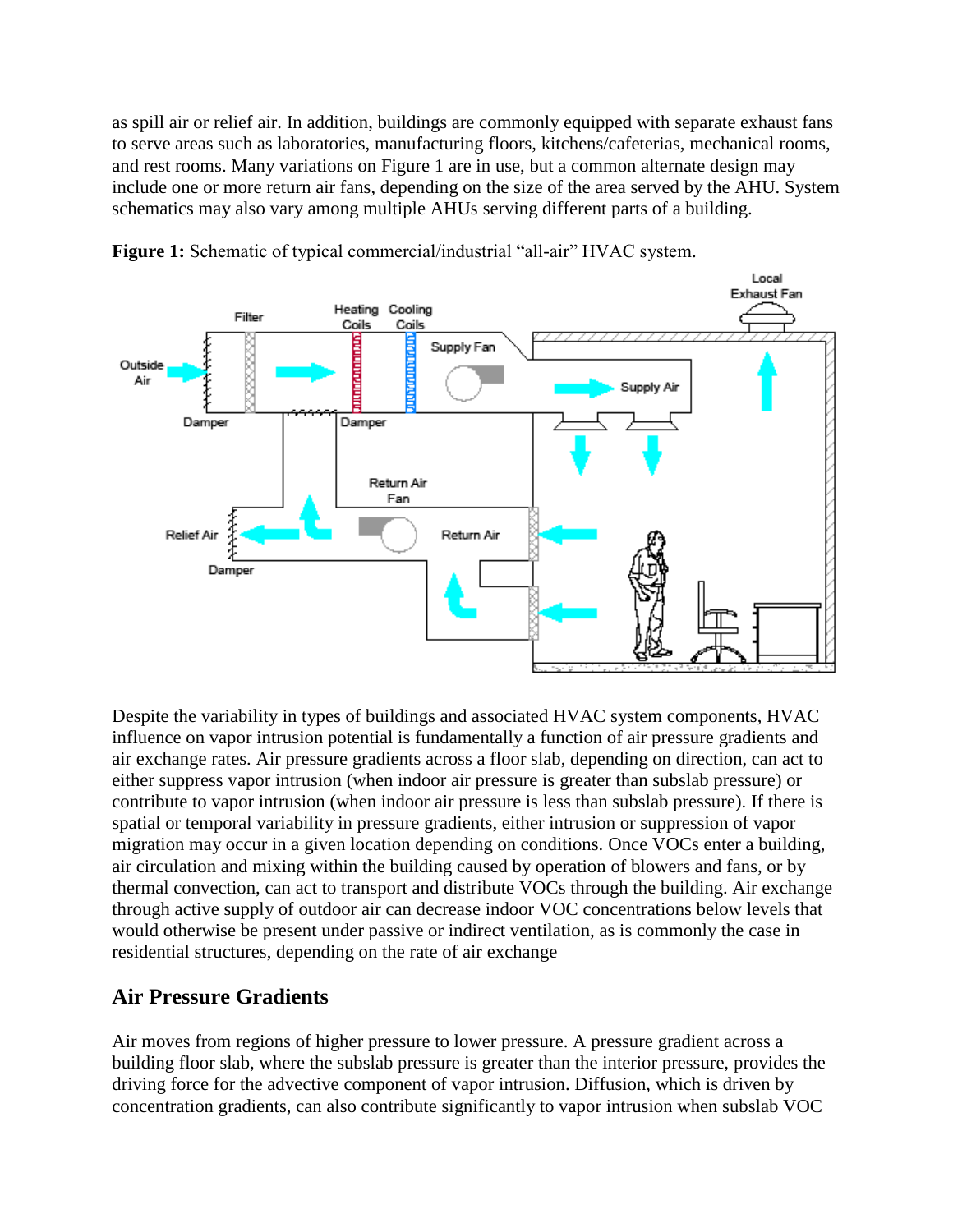concentrations are very high (diffusive transport is not addressed in this paper). Beneath the overall footprint of a building, subslab pressure relative to indoor pressure can vary significantly, and even change from positive to negative and vice versa, depending on the characteristics of the activities and HVAC components throughout the building, wind effects, and barometric pressure changes.

Where air is actively being removed from a space, areas of low pressure conducive to vapor intrusion may be present.  $\delta$  For example, return air systems are typically at lower pressure than room air pressure. The return air pressure may also be less than the exterior or subslab pressure. If components of the return air system, such as intake registers, plenums, ductwork, or fan housings cause localized areas of low pressure inside the building, a pressure gradient may be present favorable to entry of subslab vapors into the HVAC system where they can subsequently be recirculated into the building space.

Besides return air systems, any area where more air is actively removed than supplied has the potential to be at lower pressure relative to the subslab and thus a candidate for vapor intrusion. In commercial and industrial buildings, areas typically served by exhaust fans, such as manufacturing floors, laboratories, kitchens/cafeterias, and rest rooms, have the potential to be at lower air pressure relative to subslab pressure.

Once present in indoor air or HVAC systems, VOCs can be transported and distributed far afield from the subslab source by interior pressure gradients/air flow patterns.

### **Air Exchange Rate**

The air exchange rate (AER) is defined as how often the air volume in a given space is replaced by outdoor air. The default AER for commercial buildings assumed by USEPA and many other state agencies is 1 per hour<sup>7</sup>, which is reported as conservative. We have observed AERs in commercial and industrial buildings ranging from near negligible, for example in closed storage or warehouse space without active HVAC, to up to 10  $\text{hr}^1$  in some clean rooms. In reality, the AER will vary from area to area of a building depending on the particular design and operation of the HVAC components serving that particular area.

While AER is commonly used to characterize building ventilation, HVAC design standards<sup>8</sup> for outdoor air supply are specified in terms of either cubic feet per minute (cfm) per person, or cfm per square foot of building space. Different ventilation requirements apply to different types of spaces (e.g., offices, stores, shops, hotels), but these typically range from 15 to 20 cfm of outdoor air per person. The typical outdoor air ventilation rate per unit area ranges from 0.1 to 0.5 cfm per  $ft^2$ .

Information on AER and the indoor air VOC concentrations can be used to estimate the mass rate of vapor intrusion for a given space. Under assumptions of uniform mixing and steady-state conditions, the indoor air VOC concentration due to vapor intrusion varies linearly and inversely with AER. Thus, AER offers a potential means to reduce the effects of vapor intrusion. Figure 2 shows how changing AER influences indoor concentration on a unit basis. For example, doubling the AER by doubling the outdoor air intake rate can halve the indoor air concentration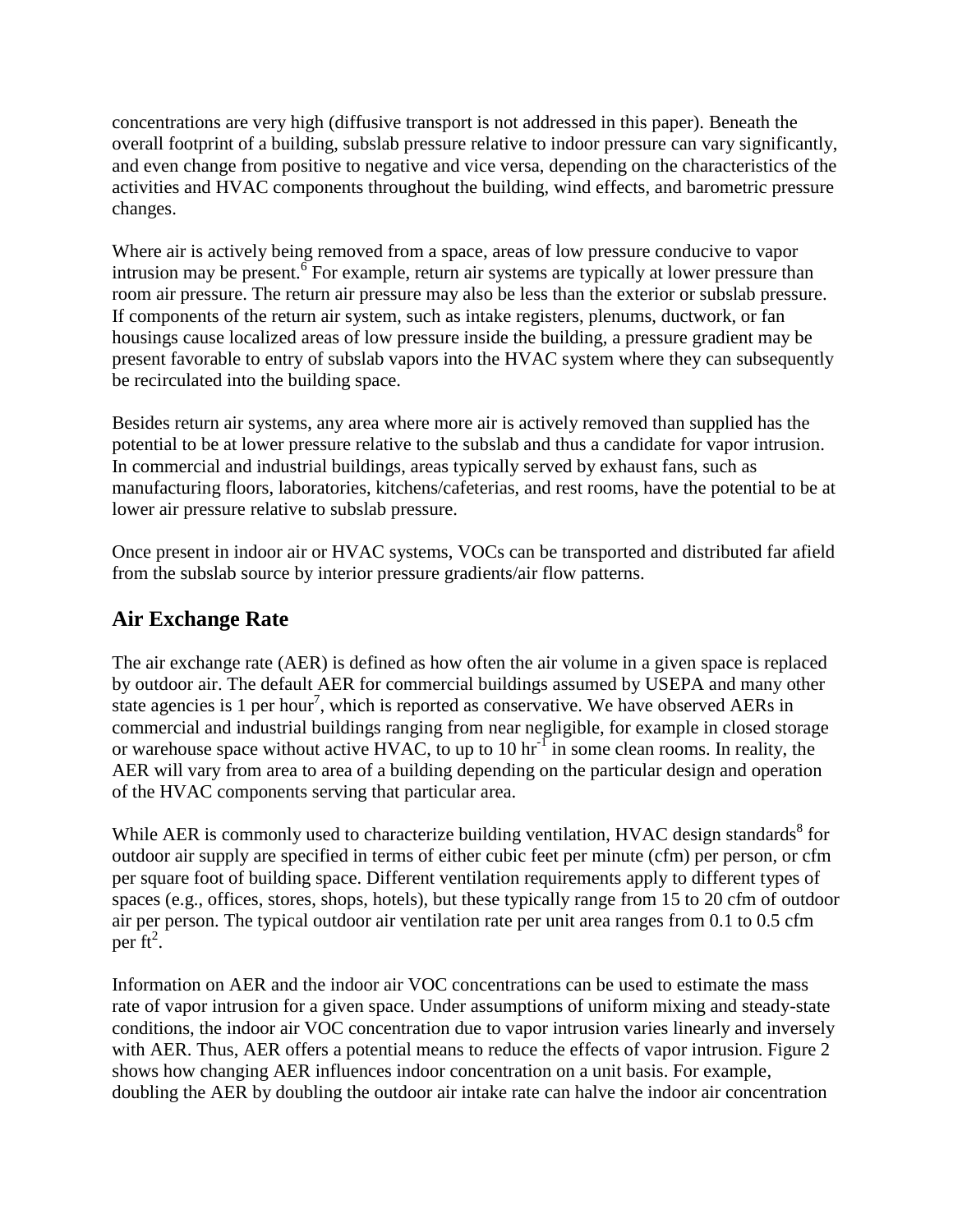without materially changing the mass rate of vapor intrusion. For industrial hygienists, the most common solution to indoor air quality concerns is to increase the ventilation rate.



**Figure 2:** Influence of outdoor air exchange rate on indoor air concentration.

While VOC source removal is usually the ideal solution to vapor intrusion, modification of AER can sometimes be an effective way to achieve immediate improvements in indoor air quality when subslab mitigation will take time or be impractical.

# **HVAC Modification Costs**

HVAC systems can be modified to mitigate vapor intrusion, principally by either increasing AER and/or increasing the interior air pressure of a given space, but the costs and sustainability of such modifications are strongly dependent on a variety of factors, including whether existing equipment has available capacity to meet AER or pressurization goals, how air-tight the building may be, and occupant comfort. If new or modified equipment is required, capital costs are building- and space-specific, but can be as much as \$100,000 or more for an air handling unit. The building-specific nature of HVAC capital costs is reflected in the cost estimate range of \$1 to \$15 per ft<sup>2</sup> published in the 2007 ITRC guidance.<sup>7</sup>

Long-term operating costs are also important to consider in evaluating HVAC modifications for vapor intrusion mitigation. For example, in New England, the average annual cost to condition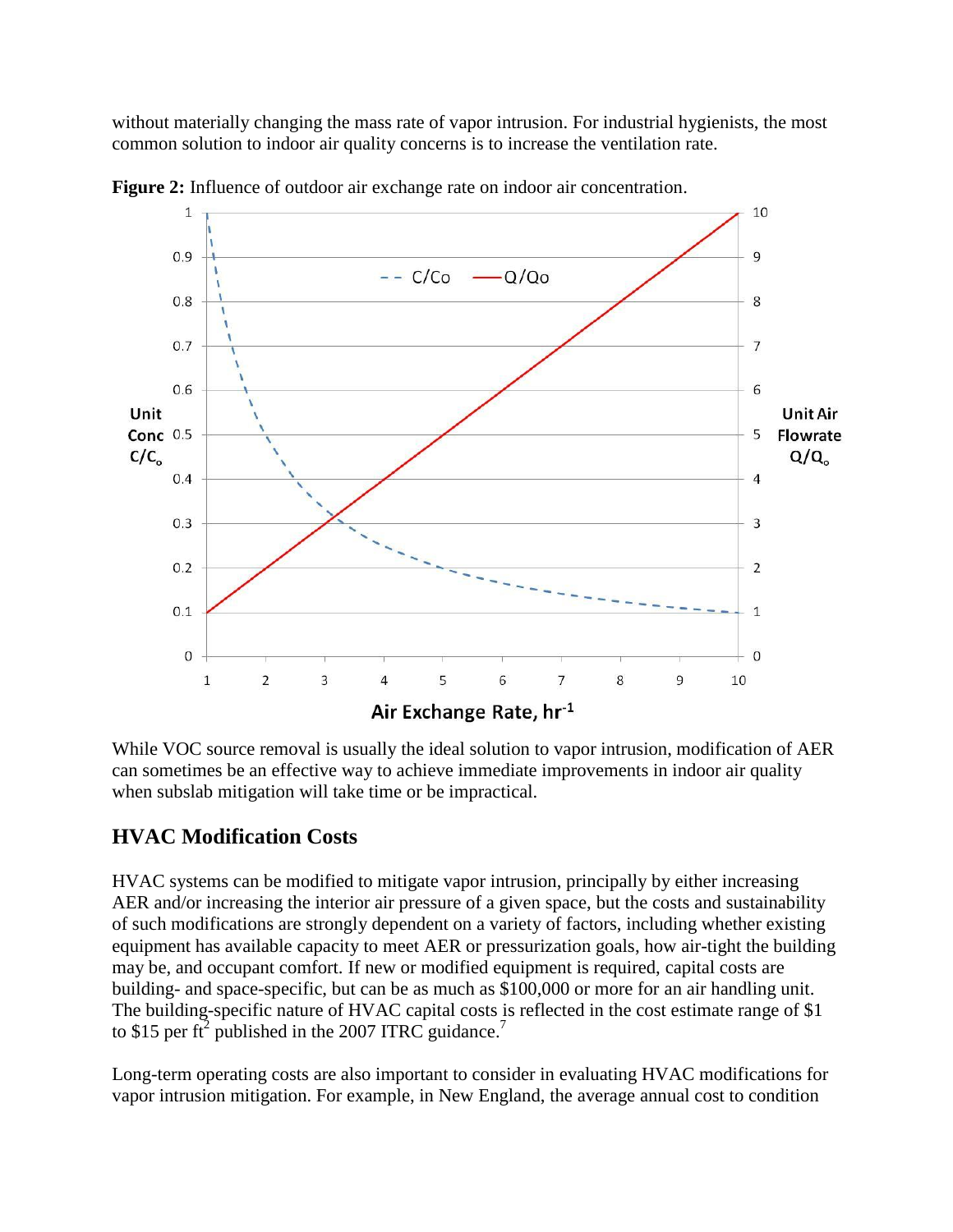outdoor air has been reported to range from \$6 to \$12 per cfm. $^{9}$  ITRC reports that additional operating costs to modify HVAC systems to mitigate vapor intrusion could exceed \$1 per  $\text{ft}^2$ annually. A large office/industrial park in the northeast US with its own central utility plant for heating (hot water) and cooling (chilled water) reported to us the following HVAC operating costs:

- \$2 per cfm for an office space air handling unit
- \$3 to \$6 per cfm for a laboratory with exhaust hoods and temperature and humidity controls; and
- \$8 per cfm for clean rooms with temperature and humidity controls.

For example, if 5,000 cfm of outdoor air is required to achieve the target AER and pressure to mitigate vapor intrusion in a given space, and assuming an HVAC operating cost of \$6 per cfm, the additional operating cost would be on the order of \$30,000 per year. Of course, capital costs would be incurred if the existing HVAC equipment does not have the capacity for the additional air flow. Further, potential AER modifications must be considered against occupant comfort. Because the HVAC modifications would need to be operated and maintained indefinitely, the total present value should be compared to other mitigation costs, such as source removal or substructure ventilation. At some point, increasing AER and/or building pressure becomes impractical based on cost and/or occupant comfort.

# **HVAC Operational Variability**

The HVAC systems of many buildings are designed with built-in or programmed variability across a defined range that can cause AER and interior air pressure to change. A common type of HVAC system variability is weekend and overnight turndown or setback, which means that the HVAC system is shut down or operates at different set points when the building is largely unoccupied. During shut down or setback periods, the reduction in AER and/or interior pressure may be conducive to vapor intrusion, whereas normal HVAC operations would not be.

Another type of daily and/or seasonal operational variability may arise on AHUs equipped with "economizers". Economizers are required by building code on most medium to large cooling systems. An economizer is the system of sensors, dampers, and actuators that control how much outdoor air is brought into a building. When outdoor air temperature conditions are favorable, the intake damper on the AHU automatically adjusts to draw in more outdoor air to meet cooling loads in the building. When the outdoor air temperature is too high to meet cooling demand, the damper closes to a programmed minimum position to maintain minimum appropriate ventilation.

The implication for buildings equipped with economizers is that AER can vary even during normal hours of occupation. To address the effects of HVAC operational variability, indoor air sampling programs to assess vapor intrusion potential should consider collecting samples while the outdoor air intake rate and resulting AER is at the low end of the potential operating spectrum. To do this may require over-riding the outdoor air damper programming to achieve a fixed position during the sampling period. Other sampling strategies may include longer-duration samples and passive sampling methods to obtain time-weighted average data over the period of HVAC variability.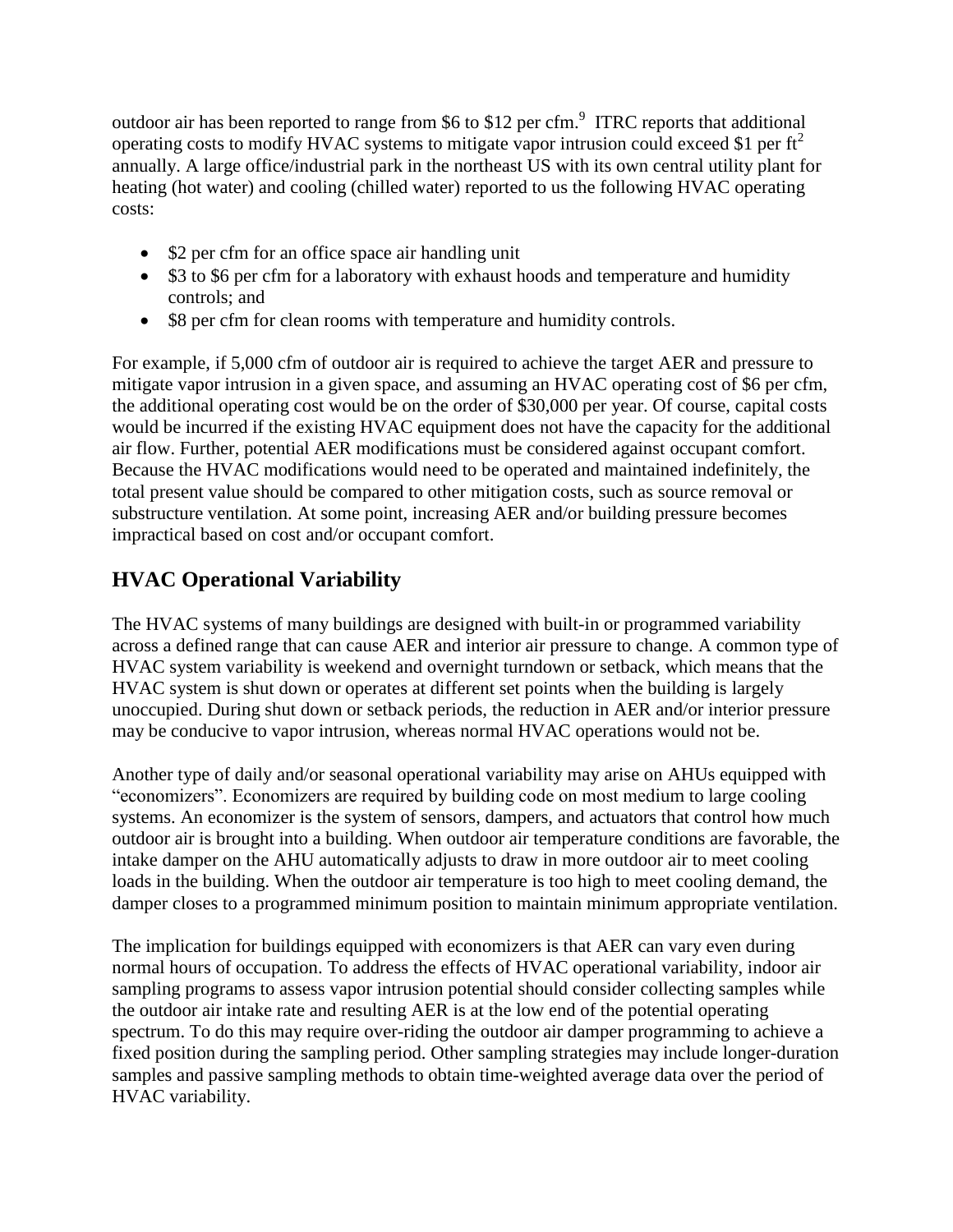### **CASE EXAMPLES**

The following examples drawn from our experience illustrate how HVAC system evaluation can assist with assessment and mitigation of vapor intrusion in commercial and industrial buildings.

### **Clean Room Assessment and Mitigation**

Following discovery of tetrachloroethene (PCE) in the indoor air of a large manufacturing facility, a soil gas sampling program identified a solvent source zone beneath the floor slab of a clean room. However, differential pressure monitoring across the slab indicated that the clean room air pressure was positive relative to the subslab by an average of about 0.03 inches water. Further, the AER for the clean room was relatively high at 9  $\text{hr}^{-1}$ . At this AER, a materials balance estimate indicated that the PCE mass rate into the clean room from the subslab source likely required an advective transport pathway to account for the observed equilibrium indoor air PCE concentrations.

Because an advective transport pathway requires an air pressure gradient between the subslab and the interior, attention was directed to profiling the HVAC system pressure gradients and collecting air samples within the system. We found that clean room return air was being recycled back to the recirculation fans through "chases" in direct contact with the floor slab, such that the floor served as part of the return air duct work. Differential pressure monitoring inside the chases indicated negative pressure of 0.09 inches water relative to the subslab. Further, several of the chases were constructed around building columns, and in several cases, a gap was present between the floor slab and the steel column at the point where the column penetrated the floor. Therefore, as shown in Figure 3, a pathway and driving force was present to allow subslab vapor to be drawn into the return air system and be re-circulated back into the clean room. Sampling of the return air indicated sufficient PCE mass was being drawn into certain chases to account for the observed PCE concentrations in indoor air.

In addition, assessment of the HVAC system in the area of highest indoor air VOC concentrations indicated a lower AER of 5.9 hr<sup>-1</sup> relative to the overall clean room average of 9 hr<sup>-1</sup>. Further, the system did not have a "relief air" component to discharge a portion of the return air outdoors. All of the PCE-containing return air was being re-circulated back into the room. Air exchange was being realized by flow across the clean room perimeter (e.g. under doors) and into adjacent space, which provided a means for PCE sourced from beneath the clean room to be distributed throughout the remainder of the building.

Mitigation measures included: 1) grouting the gaps around the column penetrations and installing a plastic liner with overlying grout at the base of the chases to cut off the advective pathway for vapor intrusion, 2) increasing the AER (by a factor of 6) and the room air pressure by adding more outdoor air to the area of highest PCE concentrations, and 3) installing a "relief air" component to directly exhaust return air from certain chases overlying the areas of highest subslab PCE presence.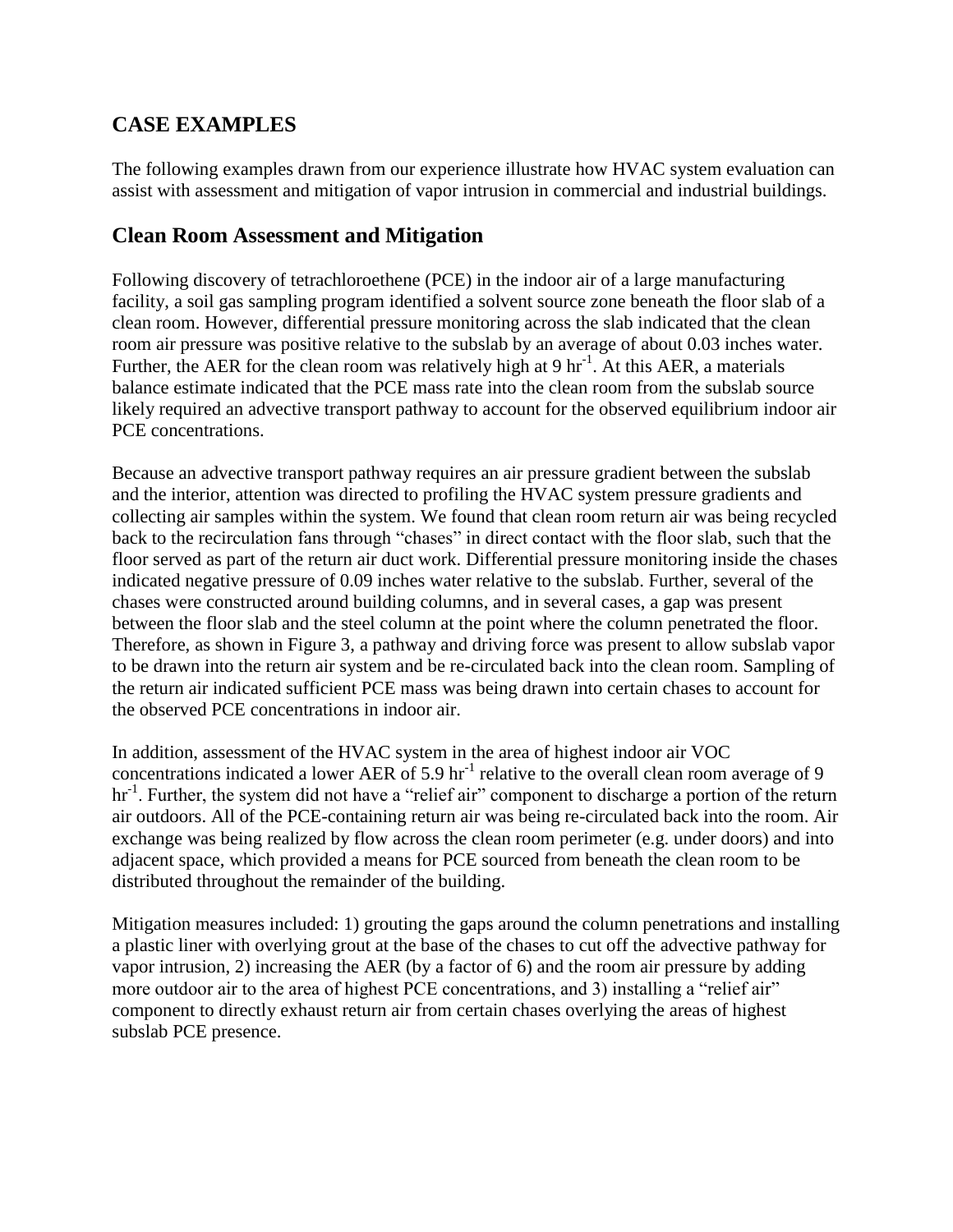

**Figure 3:** Depiction of vapor intrusion pathway under clean room HVAC influence

As a result of these measures, the indoor PCE levels decreased by more than a factor of ten, which was greater than can be attributed to the increase in AER alone and indicates a reduction in the vapor intrusion rate by cutting off the primary advective pathway and increasing the room pressure. Sampling of the return air chases indicated remaining PCE concentrations similar to that within the room, indicating the chases had ceased drawing in PCE mass from the subslab. Finally, with the substantial reduction of the PCE levels in the clean room, sampling of the remainder of the building indicated no detections of PCE. Follow-up measures are planned to address VOC source removal.

This example highlights that so-called "positive pressure" rooms or buildings may not be under positive pressure conditions everywhere, even in clean rooms specifically designed to be under positive pressure. It is important to evaluate interior air pressure gradients and flow patterns to identify points in the HVAC system configuration where air pressure may be lower than in the occupied space or the subslab. If these areas coincide with areas of subslab VOC presence, the potential for advection-driven vapor intrusion increases.

### **Mixed-Use Building Assessment and Mitigation**

A subslab soil gas assessment identified VOC presence responsible for PCE levels in indoor air throughout a large (greater than  $300,000 \text{ ft}^2$ ) mixed-use industrial building containing offices, laboratories, warehouse space, and vacant former manufacturing areas. The assessment revealed that the highest indoor PCE concentrations coincided with areas where subslab PCE concentrations were also high, and where AER was found to be relatively low. Interior air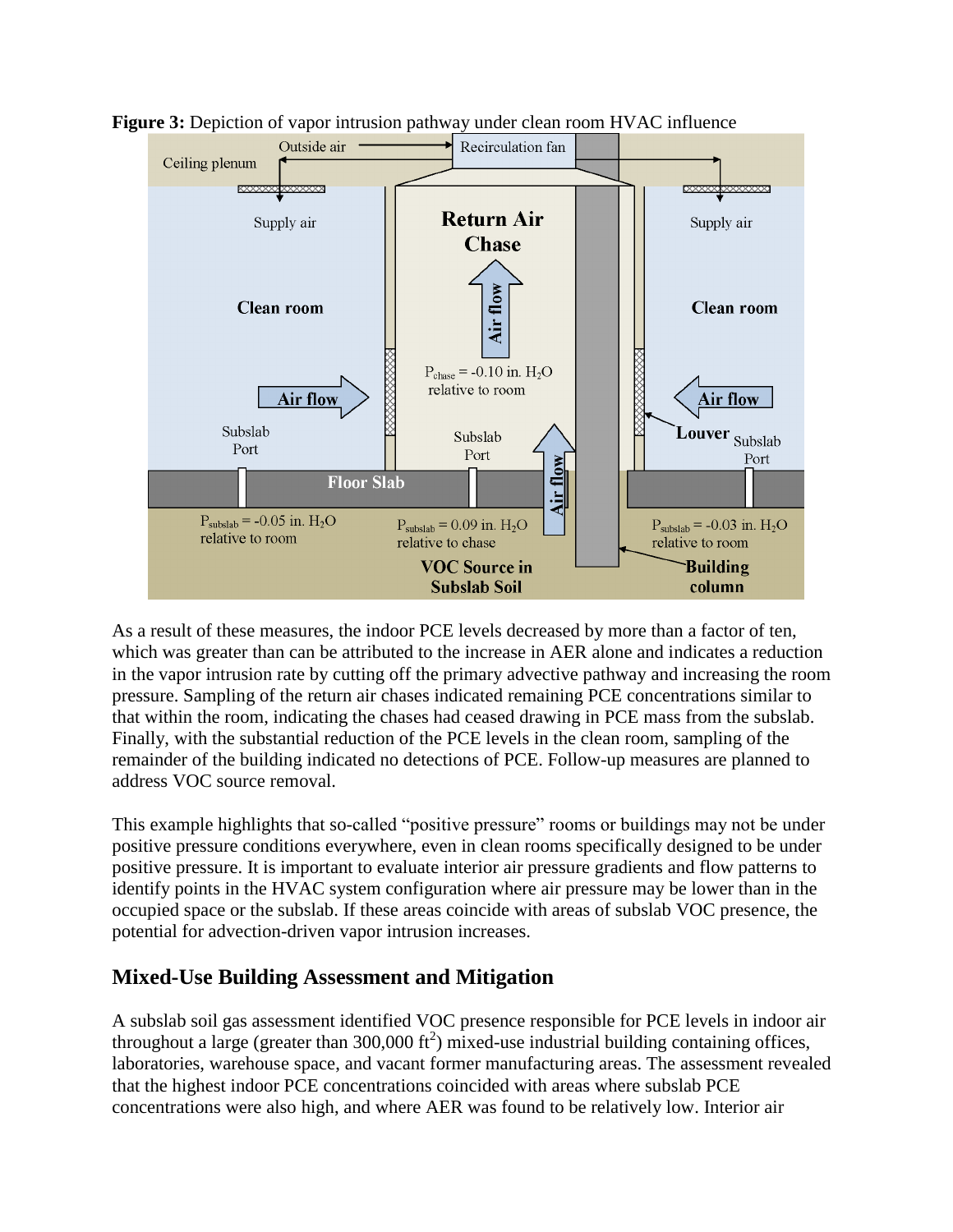pressure in these areas was also found to be near neutral, or slightly lower (0.005 to 0.01 inches water) than the air pressure recorded below the floor slab. The pattern of declining indoor PCE concentrations with distance from the highest indoor and subslab PCE levels suggested dispersion and mixing of PCE throughout the building by way of HVAC operations, and not by direct intrusion of VOCs through the slab in all areas.

In the areas where AER was low compared to the rest of the building, specific HVAC modifications included the following measures intended to increase AER and indoor air pressure:

- The economizer on an AHU serving an office area was disabled to eliminate variability in the outdoor air intake rate and provide a consistent flow and higher AER.
- In a storage room without active ventilation, a transfer fan was installed through the wall between the room and the adjacent hallway to increase AER.
- Relief air flow was increased from an AHU in an area of higher indoor VOC concentration to exhaust more return air and reduce re-circulation of VOC-containing air.

Table 1 compares the change in AER with the resulting change in indoor PCE concentrations for areas where HVAC modifications were made. These areas overlie the areas of highest subslab PCE presence. The reductions in indoor PCE levels are generally consistent with expected reductions based on increased AER.

**Table 1.** Comparison of expected vs. actual change in indoor PCE levels in response to HVAC modifications.

| <b>HVAC</b> | Before HVAC Mods             | After HVAC Mods             | Expected PCE Reduction $= (1 -$ | <b>Actual PCE</b> |
|-------------|------------------------------|-----------------------------|---------------------------------|-------------------|
| Zone        | $(AER_{before})$ , $hr^{-1}$ | $(AER_{after})$ , $hr^{-1}$ | $AER_{before}/AER_{after}$      | Reduction         |
|             | 0.01                         |                             | $>99\%$                         | 98%               |
|             | 1.0                          | 6.8                         | 85%                             | 94%               |
|             | 0.31                         | 2.5                         | 88%                             | 97%               |
|             | 0.01                         |                             | $>99\%$                         | 43%               |
|             |                              | 23                          | 48%                             | 65%               |

In areas of the building located beyond the limits of the modified HVAC zones, PCE concentrations also decreased, typically by a factor of ten, and decreased below laboratory reporting limits in several locations. This finding supports the assertion that PCE levels outbound of the higher subslab PCE presence were a consequence of distribution within the building and not from vapor intrusion in those areas.

The reductions in indoor PCE levels in this example were accomplished with fairly straightforward adjustments to existing HVAC equipment and no active subslab source removal or ventilation. This example and the previous one suggest that adjustments of existing HVAC equipment by increasing AER and interior pressure relative to the subslab have the potential to reduce indoors air VOCs by one-half to one order of magnitude. Further reductions in indoor VOC levels in these examples by way of additional adjustments to existing equipment would be difficult given the design and operating constraints of these systems, and would require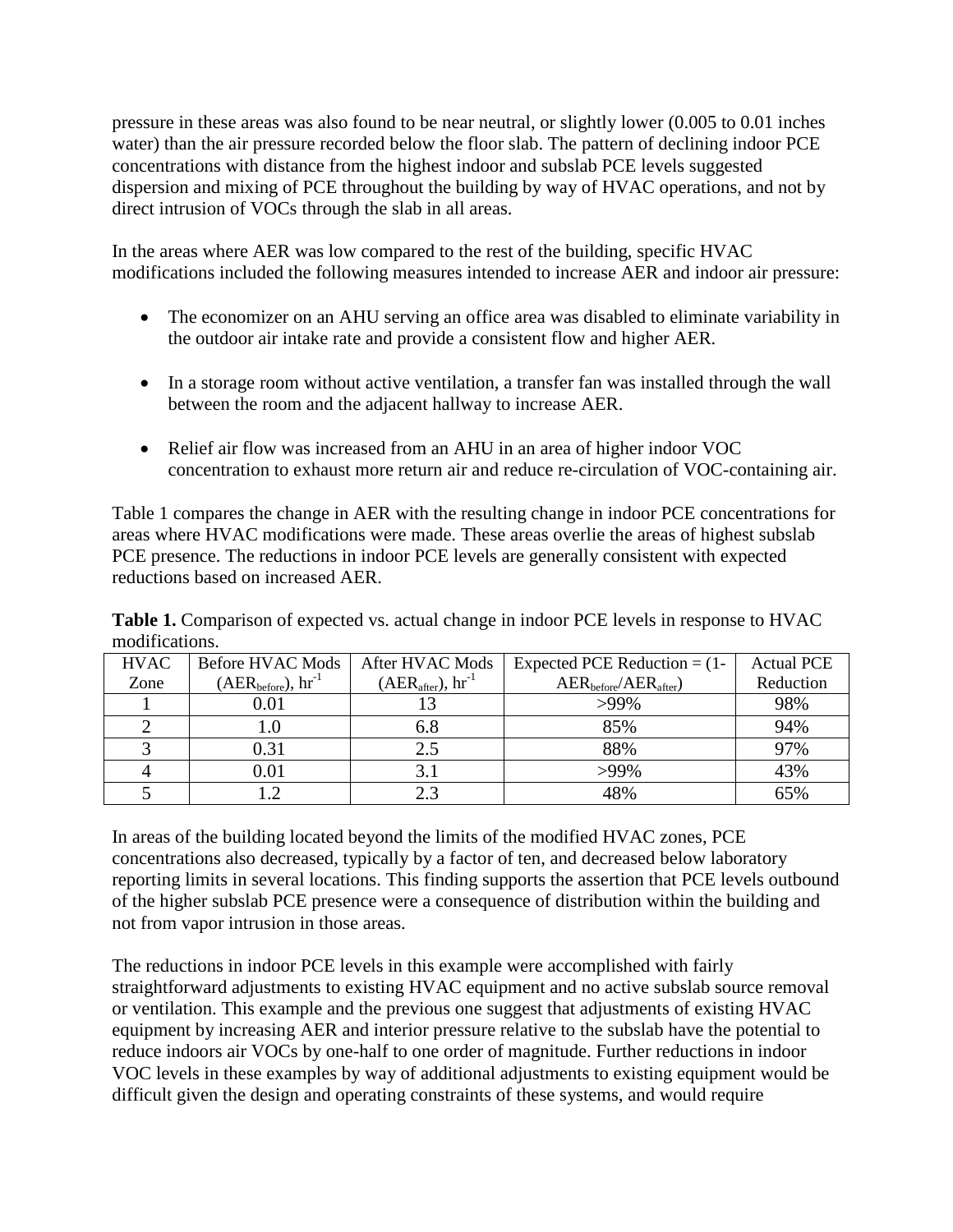investment in new equipment at costs exceeding \$100,000. VOC source investigation is planned to evaluate source removal as potentially more cost effective to achieve further reductions in indoor air VOC levels.

### **Fan Room Assessment**

In many buildings, the AHUs are installed in mechanical rooms or fan rooms located on the ground floor. The air pressure within the fan room may be lower than the pressure in the subslab and the remainder of the building because the fan will potentially draw in room air through seams and/or leaks in the AHU housing and intake duct work.

For example, Figure 4 shows the differential air pressure across the floor slab at two subslab monitoring ports in a commercial office building recorded using pressure dataloggers over almost a 3-week period. One port was located in the fan room housing the AHUs. The other port was located in a conference room served by the AHUs. Both pressure recording devices reference the room air pressure in which the port is located, so that a positive value indicates subslab pressure greater than room air pressure, and a negative value indicates subslab pressure less than room air pressure.



**Figure 4.** HVAC influence on subslab pressure differentials across the floor slab.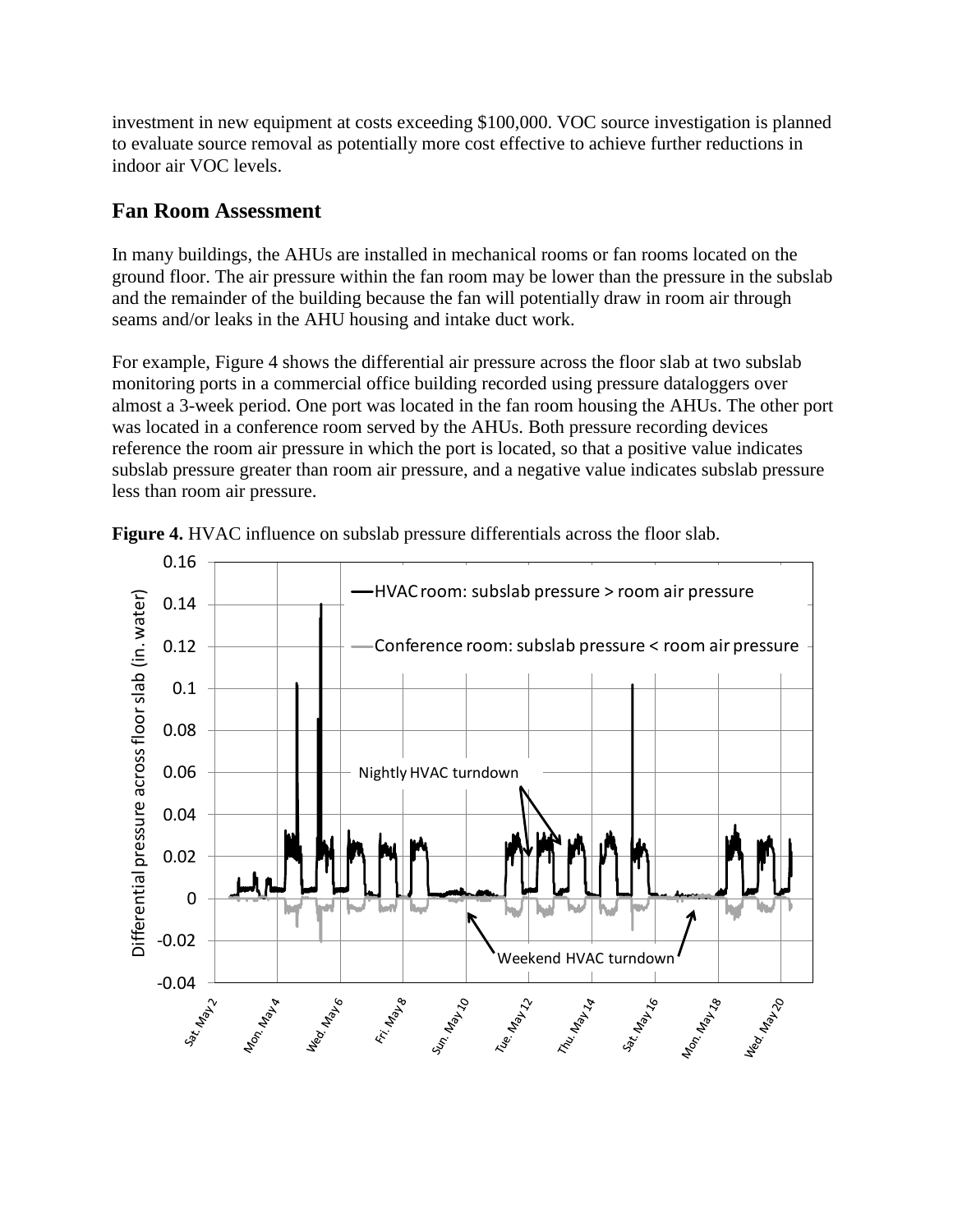The graph highlights the following two HVAC characteristics discussed in this paper that can influence vapor intrusion potential:

- 1) A clear pattern of nightly and weekend shutdown of the AHUs is demonstrated, during which time subslab pressure differentials at both locations converge to near-neutral conditions, and
- 2) While the conference room experiences "positive pressure" when the AHUs are operating (the subslab pressure is less than the room air pressure), the fan room is under negative pressure (the subslab pressure is greater than the fan room pressure). This condition could cause pressure gradient-driven vapor intrusion into the fan room, entry of vapors into the AHU housing, and distribution of VOCs throughout the building. In this case, an insufficient presence of VOCs below the fan room coupled with the integrity of the floor slab combined to prevent vapor intrusion, but the pressure gradient was favorable for vapor intrusion in the absence of these other factors.

Similar to conditions in fan rooms, the operation of exhaust fans in particular spaces may generate localized areas of lower pressure relative to subslab pressure that can drive vapor intrusion.

# **SUMMARY**

HVAC system influence on vapor intrusion potential is fundamentally a function of air pressure gradients and air exchange rates. HVAC systems can exacerbate vapor intrusion when active air transfer systems, such as return air fans and exhaust fans, create a pressure gradient into the building proximate to a subslab VOC source. In addition, once VOCs enter a building, the HVAC system can distribute the contamination far from the source area as a result of internal mixing and air flow patterns.

Unlike most residential structures, many commercial and industrial HVAC systems are designed for active air exchange. Given that indoor VOC concentrations vary linearly with air exchange rate, adjustments to the air exchange rate provides a quantifiably predictive means to improve air quality independent of VOC source reduction methods. Given HVAC unit cost estimates, HVAC adjustment costs can be compared with other vapor intrusion mitigation measures, such as VOC source removal or subslab depressurization.

Two of the case examples presented above suggest that HVAC adjustments to increase AER and interior air pressure offer the potential to reduce indoor VOC concentrations by about one-half to one order of magnitude. HVAC adjustments are likely to have practical limits, defined by cost of new equipment or occupant comfort, which will be building-specific. If greater improvement is needed then predicted by HVAC adjustments, then consideration should be given to other mitigation measures.